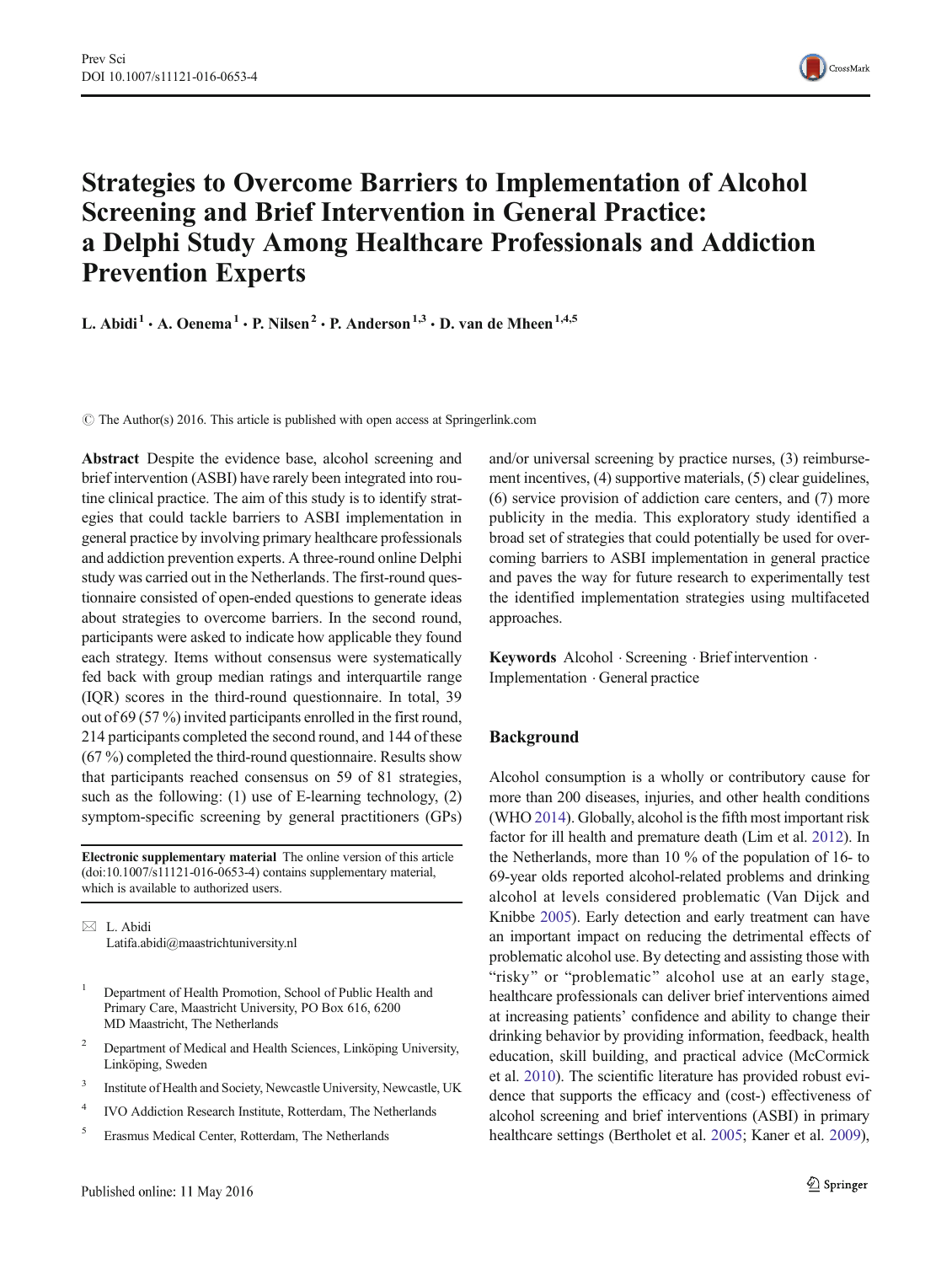<span id="page-1-0"></span>indicating that ASBI, compared with control conditions, leads to significant reductions in alcohol consumption (average reduction of 38 g a week) as well as savings to healthcare resources (Angus et al. [2014;](#page-9-0) Purshouse et al. [2013](#page-10-0)). However, translating scientific knowledge into sustained widespread implementation of ASBI in routine primary healthcare has proven to be difficult despite many implementation efforts.

A previous line of research has identified barriers which are related to difficulties with ASBI implementation such as a lack of knowledge about early symptoms of problematic alcohol use (Reinholdz et al. [2011\)](#page-10-0), or lack of knowledge about risk groups (e.g., elderly patients, patients suffering from psychological disorders, young patients with conduct problems) (Boomsma et al. [2014](#page-9-0)). Additionally, a lack of time, a lack of resources (Damschroder and Hagedorn [2011](#page-9-0); Johnson et al. [2011](#page-9-0)), and even practitioners' own alcohol use (Burgering and Willems [2013](#page-9-0)) have been identified as barriers as well. Although multifaceted implementation strategies targeting provider, patient, and organization factors are considered to be most effective to implement ASBI (Anderson et al. [2004\)](#page-9-0), most studies have found small effects (Funk et al. [2005](#page-9-0); Van Beurden et al. [2012\)](#page-10-0). Furthermore, sustainability of implementation over time has been found to be low, which may be due to a failure to match implementation strategies to barriers that are relevant for the continuation of an innovation (Wensing et al. [2014\)](#page-10-0).

Translational researchers are acknowledging more and more that an accumulation of positive evidence is not sufficient to achieve widespread implementation of an intervention in clinical care (Lean et al. [2008](#page-10-0)). Next to an evidence-based approach, there is a need for a practice-based approach in which ASBI is adapted to local circumstances so that it can be implemented in an efficacious and sustainable fashion (McCormick et al. [2010\)](#page-10-0). For instance, in three case studies of ASBI implementation, research conducted in England, New Zealand, and Catalonia, McCormick et al. ([2010](#page-10-0)) provided real-world evidence in support of matching ASBI to the local context and with the skills health professionals already used in practice. The following general principles emerged from their results: tailoring procedures to fit with local circumstances, and breaking the process down into clinically acceptable steps and negotiating where there is flexibility.

Fitting ASBI to the local context requires that academics, healthcare practitioners, and addiction prevention experts work together to identify pragmatic implementation strategies (Kaner [2010\)](#page-9-0). The current ASBI literature, however, does not provide any guidance on which implementation strategies are most appropriate or most applicable from health professionals' and addiction prevention experts' points of view. Moreover, exploring consensus and differences between health professionals' and addiction prevention experts' gives a more in-depth picture of requirements and strategies needed to implement ASBI in general practice team settings.

Therefore, the aims of the current study are to (1) identify applicable strategies to overcome known barriers as suggested by health professionals and addiction prevention experts, and to (2) identify the extent to which health professionals and addiction prevention experts agree on the applicability of the identified implementation strategies.

## **Methods**

We conducted an online three-round Delphi study in the Netherlands, using the online form management system, Formdesk (Innovero Software Solutions BV). The Delphi methodology is a technique for systematic structuring of informed opinions from a large group of experts on complex issues by means of iteration with controlled feedback (Linstone and Turoff [1975](#page-10-0)). The Delphi method has been used before in implementation research informing the use of implementation strategies on a range of topics (Heather et al. [2004;](#page-9-0) Huijg et al. [2013;](#page-9-0) Maijala et al. [2016](#page-10-0)).

#### Theoretical Framework

The behavior change wheel (BCW) is a theoretical framework which provides a comprehensive method of classifying and choosing strategies and policies most likely to be effective in influencing behavior change (Michie et al. [2011\)](#page-10-0). At the center of the BCW are three components: capability, opportunity, and motivation which interact to determine behavior (i.e., the COM-B system). The framework distinguishes intervention functions that can be used to facilitate behavior change (i.e., education, persuasion, incentivization, training, enablement, coercion, restriction, environmental restructuring, and modeling). Moreover, to support the intervention functions, the BCW links the intervention functions to seven policy measures (e.g., guidelines, fiscal policies, communication/marketing, regulation, legislation, environmental/social planning, and service provision) (Michie et al. [2011](#page-10-0)). In order to provide a comprehensive picture of intervention functions and policies which are applicable for ASBI implementation in general practice, proposed strategies by health professionals and prevention experts will be categorized as intervention functions or policy measures as distinguished in the BCW.

#### First Round

The aim of the first round was to obtain a list with new ideas and workable solutions to known barriers (defined under questionnaire) of ASBI implementation.

Participants and Procedure In collaboration with the Department of Family Medicine of Maastricht University and Mondriaan mental healthcare institute, a list of 69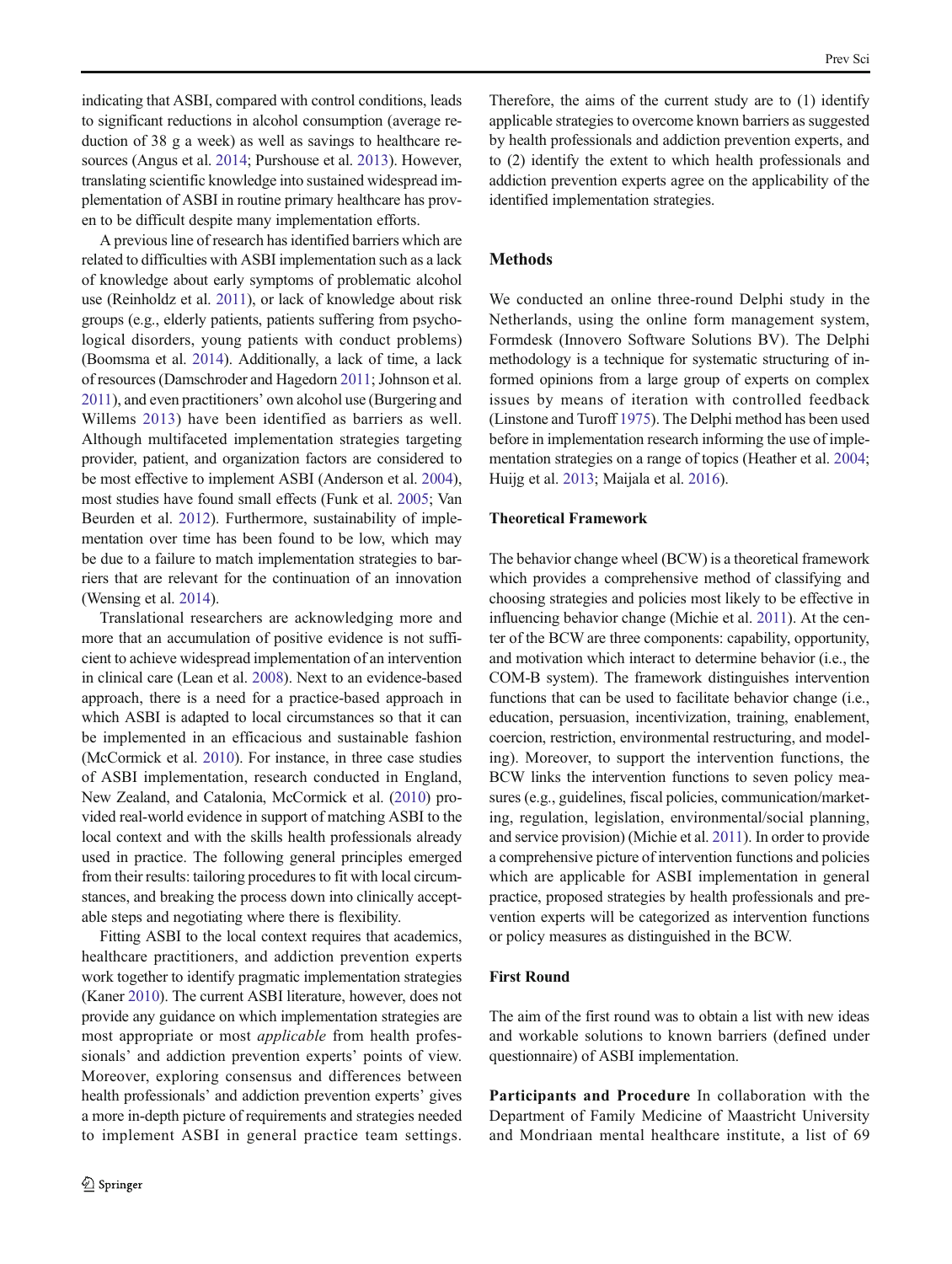<span id="page-2-0"></span>potential participants was compiled consisting of 45 health professionals (i.e., general practitioners (GPs), practice nurses), and 15 addiction prevention experts (i.e., addiction prevention workers, academic researchers, and managers of addiction prevention departments) (Table 1). Addiction prevention experts and managers of addiction prevention departments in the Netherlands work in collaboration with primary healthcare centers to support them in prevention work. Therefore, their opinion about what they can offer general practices in terms of preventative services, including ASBI, and how these services should be effectively implemented, should be taken into account. Academic researchers, who are experts in implementation of innovations in primary healthcare, are often involved in practical implementation in the Netherlands. Moreover, they might draw ideas from overlapping research fields which successfully implemented interventions in primary healthcare. Potential participants were approached via e-mail or telephone. The process of the Delphi study was explained, and an invitation was issued to participate in all rounds. All participants received an online questionnaire in which barriers to ASBI implementation as identified in research were explained. Participants were asked and encouraged to come up with ideas and solutions to the presented barriers. Invitees received a reminder 3 weeks after the first invitation and had a period of 3 weeks to complete the first-round questionnaire.

Questionnaire The first-round questionnaire was developed through an analysis of the target behavior: ASBI delivery. Barriers to ASBI delivery behavior reflecting capability, motivation, or opportunity (COM-B) components were identified in the literature (Burgering and Willems [2013;](#page-9-0) Johnson et al. [2011;](#page-9-0) Wilson et al. [2011](#page-10-0)): (1) lack of knowledge (capability), (2) use of personal reference frames to discuss alcohol (capability), (3) lack of motivation to work with problem drinkers (motivation), (4) uncertainty about professional role

Table 1 Response rates

in working with problem drinkers (motivation), (5) lack of time (opportunity), (6) lack of incentives (opportunity), (7) lack of low-threshold referral options (opportunity), (8) lack of cooperation with addiction centers (opportunity), and (9) difficulty in addressing the subject of alcohol use (opportunity). Based on these barriers, open-ended questions were formulated for the first-round questionnaire (Table [2](#page-3-0)). Each question included a short explanation of the barrier and instructions to think about and report possible solutions to the barrier. A section was also included to allow participants to provide additional comments if they so wished. The questionnaire was pretested with two GPs, two academic researchers, and an addiction prevention worker and was adjusted accordingly.

Analyses Participants' responses were listed to form an extensive inventory of potential strategies to overcome each barrier. A content analysis was conducted to group similar answers together, eliminate duplicate responses, and include unique responses. First-round responses were listed as items for the second-round questionnaire.

## Second Round

The aim of the second round was to reach consensus among the participants on the applicability of the strategies to overcome barriers to ASBI implementation.

Participants and Procedure In the second round, participants were asked to rate each item, i.e., implementation strategy, in the questionnaire on applicability of the strategy. First, all participants of round 1 were approached again to participate in the second-round questionnaire. Additional GPs, practice nurses, and addiction prevention experts were recruited by means of advertisements on healthcare organizations' Web sites with information about the study and a weblink to the online questionnaire. Academic researchers in the field of

|                              |                                                | Round 1                     |                     | Round $2^a$                  | Round 3      |                     |
|------------------------------|------------------------------------------------|-----------------------------|---------------------|------------------------------|--------------|---------------------|
|                              |                                                | $\boldsymbol{N}$<br>Invited | $N(\%)$<br>Response | $\boldsymbol{N}$<br>Response | N<br>Invited | $N(\%)$<br>Response |
| Health professionals         | <b>GP</b>                                      | 32                          | 13(40)              | 60                           | 60           | 37(62)              |
|                              | Practice nurse—mental health care              | 17                          | 11(64)              | 83                           | 83           | 63 (76)             |
|                              | Practice nurse—somatic care                    | 5                           | 4(80)               | 12                           | 12           | 6(50)               |
|                              | Psychologist                                   | $\mathbf{0}$                | 0(0)                |                              |              | 0(0)                |
| Addiction prevention experts | Addiction prevention worker                    | 9                           | 6(66)               | 50                           | 50           | 30(60)              |
|                              | Researcher                                     | 2                           | 2(100)              | 3                            | 3            | 3(100)              |
|                              | Manager prevention department addiction center | 4                           | 3(75)               | 5                            | 5            | 5(100)              |
|                              | Total                                          | 69                          | 39(57)              | 214                          | 214          | 144(70)             |

<sup>a</sup> Due to open recruitment methods (e.g., advertisements), round 2 invitation rates were incalculable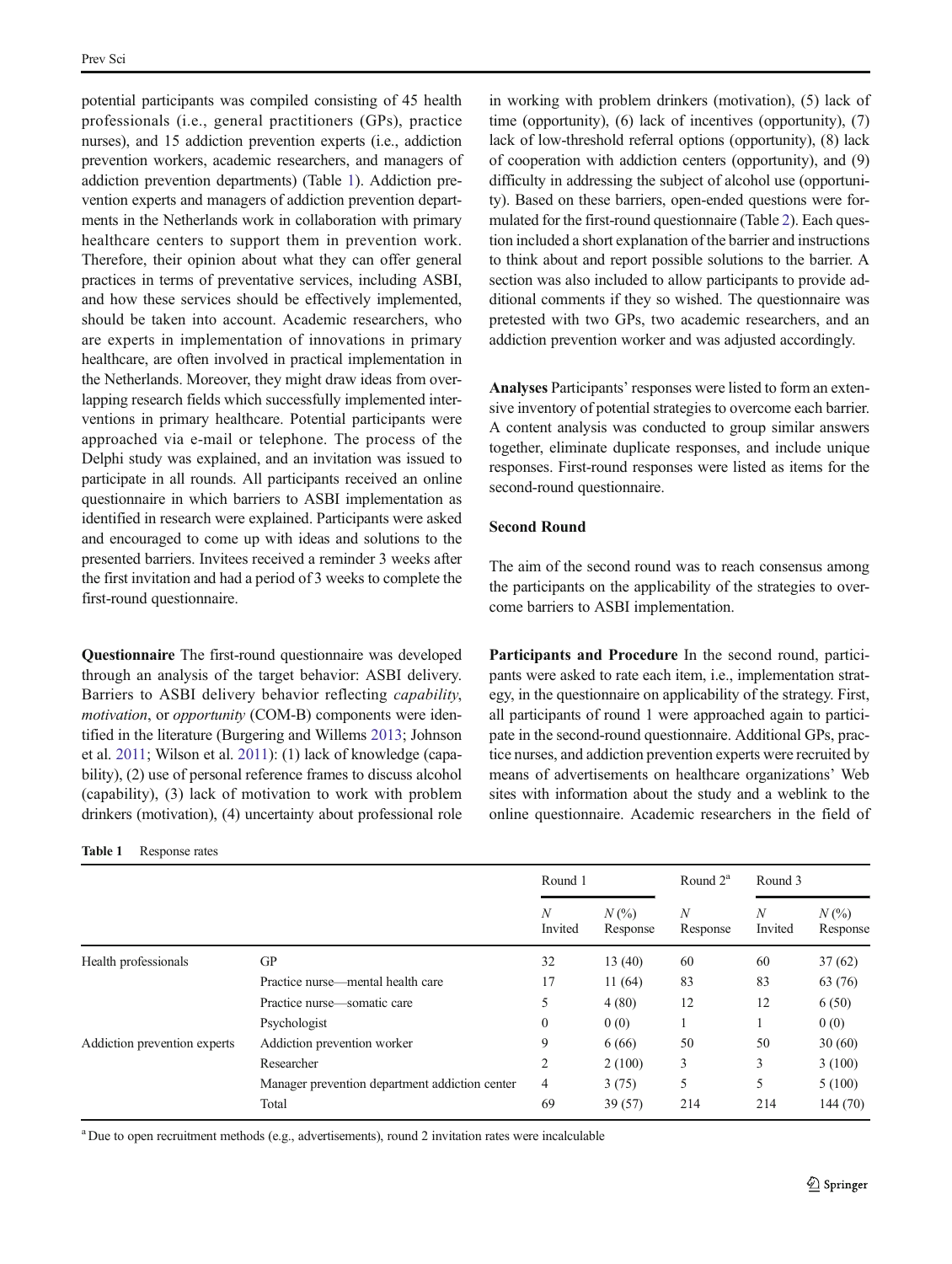<span id="page-3-0"></span>Table 2 Questions based on barriers identified in literature and categorized in the COM-B system (Michie et al. [2011\)](#page-10-0)

| COM-B<br><b>Barriers</b> |                                                           | <b>Ouestions</b>                                                                                                                                           |  |  |  |  |  |  |  |
|--------------------------|-----------------------------------------------------------|------------------------------------------------------------------------------------------------------------------------------------------------------------|--|--|--|--|--|--|--|
| Capability               | Lack of knowledge                                         | 1. What is needed to increase knowledge about symptoms, risk groups and intervention techniques<br>to effectively implement ASBI in routine practice?      |  |  |  |  |  |  |  |
|                          | discuss alcohol                                           | Use of personal reference frames to 2. What is needed to discuss alcohol use with patients independent from reference frames formed by<br>own alcohol use? |  |  |  |  |  |  |  |
| Motivation               | Lack of motivation                                        | 3. What is needed to increase motivation to work with problematic alcohol users?                                                                           |  |  |  |  |  |  |  |
|                          | Lack of incentives                                        | 4. Which incentives are needed to implement ASBI effectively in routine practice?                                                                          |  |  |  |  |  |  |  |
|                          | Uncertainty about professional role                       | 5. What is the role of the GP/practice nurse in screening and brief intervention for patients with<br>problematic alcohol use in GP practices?             |  |  |  |  |  |  |  |
|                          | Opportunity Difficulty and sensitivity of subject         | 6. What is needed to make the subject "alcohol use" easier to discuss for health professionals in<br>general practice?                                     |  |  |  |  |  |  |  |
|                          | Lack of time                                              | 7. What is needed to implement ASBI in routine care despite lack of time?                                                                                  |  |  |  |  |  |  |  |
|                          | Lack of low-threshold referral<br>options                 | 8. What is needed to utilize low-threshold referral options in general practice?                                                                           |  |  |  |  |  |  |  |
|                          | Lack of collaboration with<br>addiction treatment centers | 9. What is needed to improve collaboration with addiction treatment centers?                                                                               |  |  |  |  |  |  |  |

addiction prevention in primary healthcare as well as general practices throughout the Netherlands were also contacted by telephone or by e-mail. The process of the Delphi survey was explained, and those who enrolled in the study received the weblink to the online questionnaire via e-mail. In addition, a snowball sampling technique was used in which participants were asked to suggest others who might be interested in participating in this study. Managers of 12 addiction prevention departments of addiction centers in the Netherlands were asked if they would invite their employees to participate in this study. All invitees received a reminder 3 weeks after the first invitation and had a period of 3 weeks to complete the second-round questionnaire.

Questionnaire The second-round questionnaire (supplementary table: available online) was structured around the various barriers that had been identified. Each barrier was first briefly introduced, after which the potential strategies were provided. Participants were asked to indicate to what extent they found the solution applicable, using a seven-point Likert scale with response categories ranging from "1" (very inapplicable) to "7" (very applicable). Given the fact that there was variability in preferences for types of screening (e.g., symptom-specific screening, universal screening) in the first-round responses, a question about screening methods was added to the questionnaire. Questions concerning the role of GPs/practice nurses ranged from "1" (strongly disagree) to "7" (strongly agree).

Analyses Median scores were calculated to determine the extent to which participants found the item under consideration applicable, with a median score of  $\geq 6$  indicating an "applicable" or "very applicable" strategy. Interquartile range (IQR; distance between the 25th and the 75th percentiles) scores were calculated to determine the degree of consensus between participants on each item. An IQR score of  $\leq 1$ signifies that at least 50 % of the participants deviate one point or less from one another and is generally regarded as indicative of a high degree of consensus. All statistical analyses were conducted with SPSS version 20.

## Third Round

In line with the Delphi methodology, the aim of the thirdround questionnaire was to explore whether further consensus could be reached on items for which no consensus was obtained in the second round and to explore remaining differences between groups.

Participants and Procedure All participants who had completed the second-round questionnaire were invited by email to complete the third-round questionnaire. Invitees received a reminder 3 weeks after the first invitation and had a period of 3 weeks to complete the third-round questionnaire.

Questionnaire The third-round questionnaire included those questions from the second-round questionnaire on which no consensus was reached. The median ratings and IQR scores derived from the second round were provided for each item to allow participants an opportunity to rethink their answer in light of the previous results and increase consensus among participants. The participants were asked to re-rate items on the same seven-point Likert scale in the light of the group median and IQR score of each item.

Analyses Attrition analyses from rounds 2 and 3 were conducted. Median and IQR scores were calculated, and the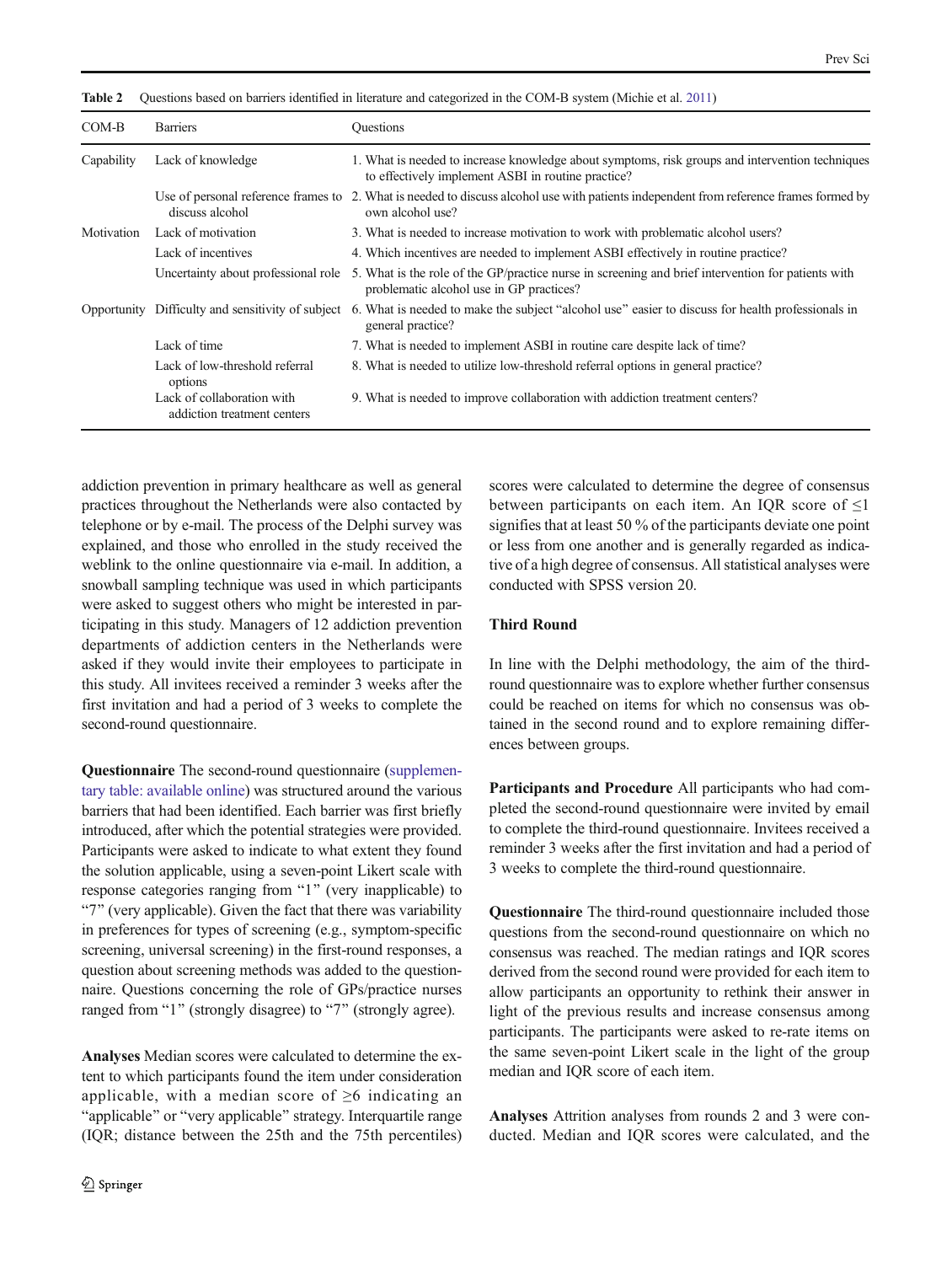Kruskal–Wallis test was used to test whether groups of experts differed significantly from each other in opinion about the applicability of items on which no consensus was reached after this round (Table [3\)](#page-6-0). Items on which the groups differed were further explored by post hoc pairwise Mann–Whitney U tests to investigate which groups differed from each other (Table [4](#page-7-0)).

# Results

#### First-Round Results

Thirty-nine out of 69 (57 %) invited participants enrolled in the first round (Table [1](#page-2-0)). The first round generated 81 closedended items for the second-round questionnaire (supplementary table: available online). Most identified strategies can be classified in the following BCW intervention functions as de-scribed in the "[Methods](#page-1-0)" section: (1) education, (2) training, (3) environmental restructuring, (4) enablement, (5) incentivization, (6) modeling, (7) persuasion, and the following BCW policy measures: (8) guidelines, (9) regulation, (10) service provision, and (11) communication/marketing (Michie et al. [2011\)](#page-10-0).

#### Second- and Third-Round Results

In total, 214 participants completed the second round and 144 of these (67 %) completed the third-round questionnaire. An overall test of attrition bias showed that dropout is equally distributed among gender and age. Those who remained in the study in round 3 were not more likely to be of a certain profession (i.e., 60 % of addiction prevention experts, 62 % of GPs and 63 % of practice nurses who completed round 2 also completed round 3), nor was previous response type related to dropout.

Total group results from the second round showed that participants reached consensus ( $IQR \le 1$ ) on 50 items. After receiving feedback about the second-round results, participants reached consensus on another nine items in the third round, making a total number of 59 items. The 59 consensus items were all rated high on applicability. The categorization of strategies in intervention functions or policy measures will be presented in parentheses in the following section.

Q.1. What is needed to increase knowledge about symptoms, risk groups and intervention techniques to effectively implement ASBI in routine practice? First, strategies targeting the provider that had achieved consensus and a high rating on applicability included the following: "supportive materials such as Web sites" (enablement), "following expertise-enhancement training" (training), "an educational intervention through E-learning"

(education), and "learning through examples and insights into favorable results of ASBI" (education). The following strategy related to general awareness and the GP setting was consensually endorsed: "more publicity and attention in the media and in the general practice setting^ (communication/marketing). No consensus was reached about "the applicability of enhancing knowledge by means of using an app" (enablement), "involving an addiction consultant in the general practice setting" (service provision) or "involving addiction centers in the organization of information meetings for GPs and practice nurses" (service provision).

Q.2. What is needed to discuss alcohol use with patients independent from personal drinking norms and reference frames? Three items were consensually supported on applicability: "standardizing discussing alcohol through clearer guidelines"; "protocols and norms" (guidelines); "peer-to-peer coaching about professional attitude to become more aware of own reference frames, alcohol norms, and behavior" (training); and "destigmatization of problematic alcohol use" (communication/marketing). No consensus was reached on the following items: "giving GPs and practice nurses more information about alcohol usage and alcohol norms of peer health professionals^ (education) and "discussing alcohol usage of GPs and practice nurses in training" (training).

Q.3. What is needed to increase motivation to discuss alcohol use with patients? Consensus was reached on the applicability of a wide variety of strategies to increase motivation to work with problematic alcohol users. Four items at the provider level emphasized the importance of education: "knowledge about how to work with problematic alcohol users," "clear instructions for treatment," "more insight into how symptoms are associated with problematic alcohol use," and "more insight into the effectiveness of ASBI." Furthermore, there was consensus about the applicability of supportive materials (enablement): "practical tools for patients (e.g., alcohol diary or agenda)" and "distinguishing problematic alcohol users from dependent drinkers" (enablement). At the organizational level, three items about referral options emphasized the importance of low-threshold accessibility and publicity: "more accessible referral options and consultations with experts for support and cooperation" (service provision) and "more publicity about the possibilities of ASBI by means of E-health" (communication/ marketing, education). However, there was little consensual support for "financial incentives for ASBI" (incentivization) or "learning to establish trust between health professional and patient^ (education) as ways to increase motivation to discuss alcohol use with patients.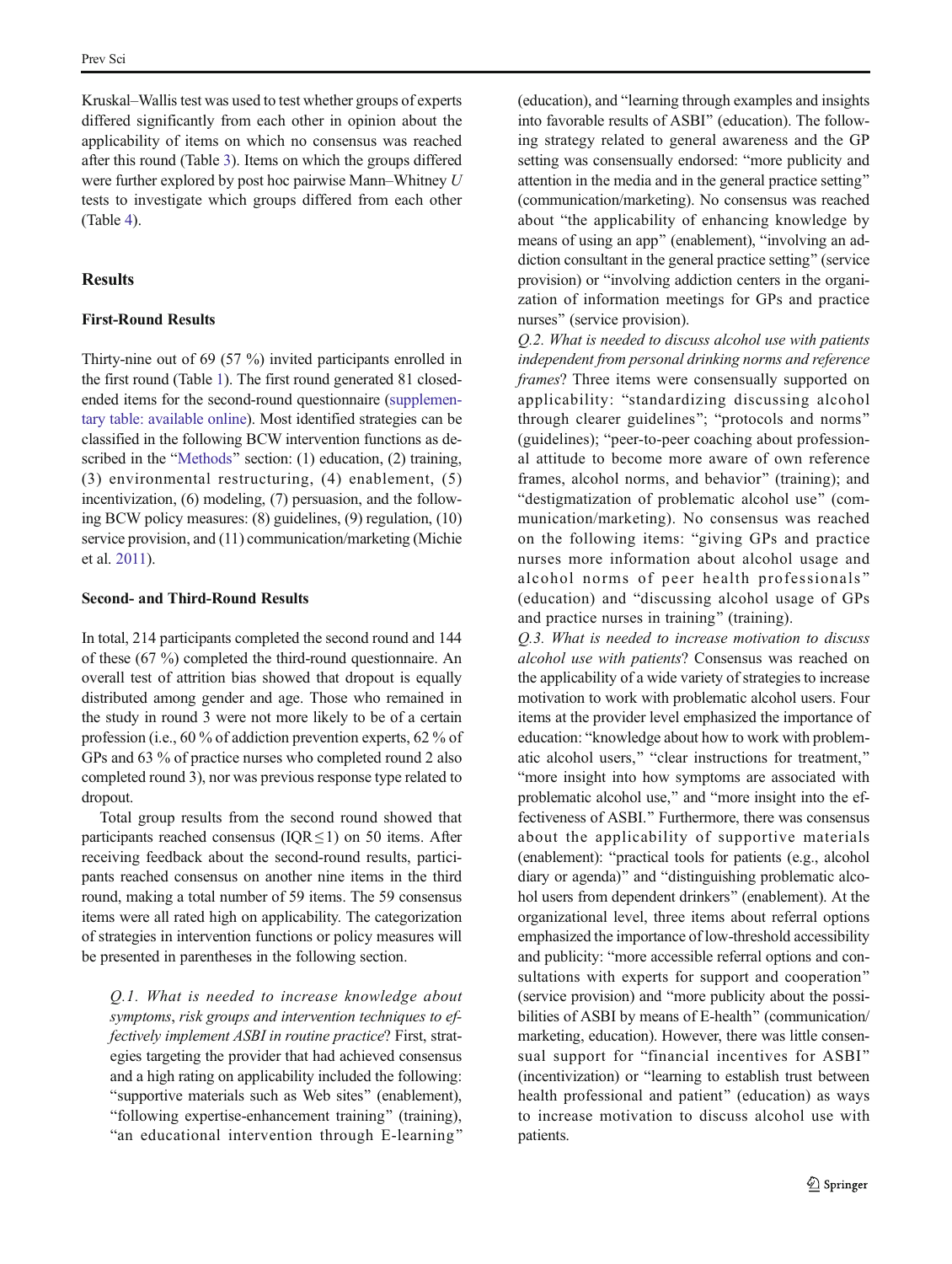Q.4. Which incentives are needed to effectively implement ASBI in routine practice? Four out of seven items achieved consensus on applicability of incentives: "more insight into the health profits of ASBI for patients" (persuasion), "financial reimbursements from health insurance companies to implement ASBI" (incentivization), "more financial contributions to projects in general practice about problematic alcohol use^ (incentivization), and Bimplementing a practice nurse specialized in addiction problems without extra costs" (service provision). In contrast, no consensus was reached on the following items as incentives to implement ASBI: "more insight into the financial profits of ASBI" (persuasion), "faster referral and treatment in primary care and secondary care" (service provision), and "a monetary fee per screened patient" (incentivization).

Q.5. What is the professional role of the GP/practice nurse in ASBI? The GP, the practice nurse mental healthcare, and practice nurse somatic care were all considered to have important roles in the early detection of problematic alcohol use and this item showed consensus around high agreeability. Healthcare providers' role in brief treatment was, however, less clear-cut: participants agreed and consented on the role of the GP in providing brief advice/monitoring and motivational interviewing, but participants agreed less and failed to reach consensus about the role of the practice nurse somatic care in brief treatment of problematic alcohol use.

Q.6. What is needed to implement ASBI in routine care despite lack of time? Four items with consensus around high applicability concerned specific time-saving methods of ASBI delivery: "adding a question about alcohol to a frequently used questionnaire, such as the "Four-Dimensional Symptom Questionnaire (4DSQ)" (enablement), "using a short and simple screening instrument such as the AUDIT-C" (enablement), "giving patients a self-report questionnaire^ (enablement), and Bimplementing a short questionnaire in the registration system" (environmental restructuring). Another two items with consensus around high applicability focused on the individual level: "increasing knowledge about the fact that a short intervention costs little time and can be effective" (education) and "if one suspects problematic alcohol use, scheduling a second appointment with the patient" (regulation). Also consensually endorsed was the need for more time per consultation (regulation). No consensus was reached on the following three items which concern more structural changes at the organizational level of the general practice setting: "implementing" online programs for diagnosis and treatment plans^ (environmental restructuring), "implementing an alcohol consultation" (service provision), "distribution of selfreport questionnaires by receptionists in the waiting room before consultation" (enablement), nor was consensus reached for "more financial aid for conducting ASBI" (incentivization).

Q.7. What is needed to utilize low-threshold referral options in general practice? Seven items received consensual support to enhance utilization of low-threshold referral options: "providing general information and publicity about the implementation of addiction consultants in general practice" (communication/marketing), "sharing of positive experiences" (modeling), "enhancement of knowledge about the referral options" (education), "actively creating and strengthening connections with addiction care centers" (service provision), and "having fixed contact persons" (service provision). Two measures focusing on structural changes achieved consensus around high applicability: "reimbursement of extra time per patient" (reimbursement incentive) and "offering an easily accessible consult where patients can go without appointment for advice and treatment" (service provision). No consensus was reached on the following item: Bhaving more financial aid for low-threshold referral options^ (incentivization).

Q.8. What is needed to improve collaboration with addiction treatment centers? Consensus was achieved on the applicability of eight items to improve collaboration with addiction care centers: "shortening of waiting lists in addiction care centers" (service provision), "faster communication and accessibility to addiction care settings" (service provision), "telephone and online consultations with addiction care settings" (service provision), "financial reimbursements from health insurance companies for better cooperation with addiction care centers^ (incentivization), "trainings organized by addiction care centers to improve informal contacts^ (service provision), "faster feedback from addiction care centers about patient information" (service provision), and "composing a cooperation protocol with task descriptions^ (guideline). No consensus was reached on the following item: "deploying an addiction prevention expert in general practice" (service provision).

 $Q.9.$  What is needed to make the subject "alcohol use" easier to discuss in general practice? "More awareness about attitudes regarding discussing alcohol use with patients" (education), "increasing knowledge and skills" (education), "displaying posters and information in the waiting room about responsible alcohol use" (communication/marketing), "exchanging positive experiences with colleagues about discussing alcohol use with patients" (education/modeling), and "discussing alcohol on the basis of various physical, social, or psychological signs of risky drinking" (regulation) were listed as ways to make the subject easier to discuss. "Supportive materials such as practical tools (e.g., screening instruments or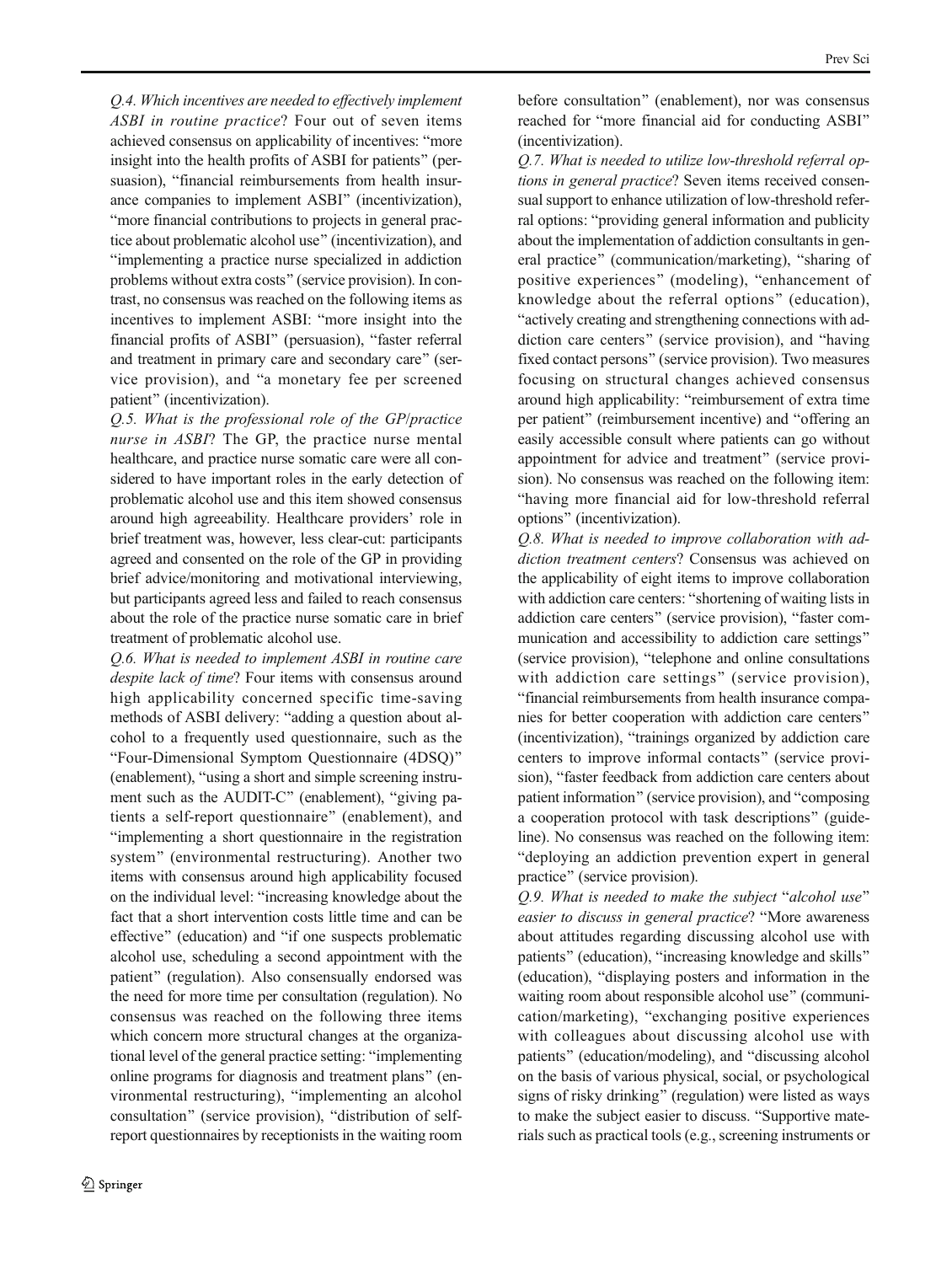<span id="page-6-0"></span>protocols)" (enablement) and "the use of online screening tools" (enablement) were consensually endorsed as well. All items were rated high on applicability, and consensus was reached on all except "asking every patient" about alcohol use" (regulation) and "awareness of own alcohol use and not letting this be a reason to avoid discussing alcohol use with patients" (education).

Q.10. How applicable do you find the following methods of screening? Two out of seven items showed consensus and a high degree of applicability: (1) one item endorsed a screening method where patients are asked about alcohol use when they present specific symptoms, such as high blood pressure or gastrointestinal symptoms which might be related to problem drinking; (2) another item endorsed a screening method in which patient groups such as diabetics or obstructive pulmonary disease patients are all screened during periodic checkups. A low degree of applicability and no consensus was reached on any other screening method such as universal screening, self-screening at home, or screening in waiting rooms of general practices.

#### Differences Between Groups

Overall, the group disagreed ( $IQR \geq 1$ ) on the applicability of 22 items. The Kruskal–Wallis test was performed to identify whether the three main groups: GPs, practice nurses (PNs), and addiction prevention workers (APWs) significantly differed in opinion on these items. We formed three comparison groups (GP-PN, GP-APW, PN-APW) on which a Bonferroni adjustment for multiple comparisons was applied. The three groups differed significantly on ten items (Table 3). Differences were primarily found between GPs and PNs compared to APWs (Table [4](#page-7-0)) on items reflecting screening methods (screening of all patients, screening of risk groups), service provision strategies (deploying an addiction consultant to improve knowledge and collaboration; an alcohol consultation to have more time to discuss alcohol use), financial incentive strategies (financial aid for low-threshold referral options), enablement strategies (an app with information about ASBI to increase knowledge; distribution of selfreport questionnaires by receptionists), and training strategies (training focusing on discussing alcohol use of GPs and PNs

| <b>Table 3</b> | Kruskal–Wallis test on nonconsented items $(n = 144)$ |  |  |  |
|----------------|-------------------------------------------------------|--|--|--|
|----------------|-------------------------------------------------------|--|--|--|

|                                                                                                                    | Kruskal-Wallis test |                         |       |           |  |
|--------------------------------------------------------------------------------------------------------------------|---------------------|-------------------------|-------|-----------|--|
|                                                                                                                    | Mdn                 | IQR                     | H     | $P$ value |  |
| O.1. What is needed to increase knowledge?                                                                         |                     |                         |       |           |  |
| An app with information about ASBI                                                                                 | 5                   | 2                       | 21.07 | $0.002*$  |  |
| Involving an addiction consultant in general practice                                                              | 6                   | $\overline{2}$          | 21.07 | $0.000*$  |  |
| O.2. What is needed to discuss alcohol use independent from personal reference frames?                             |                     |                         |       |           |  |
| Discussing alcohol use of GPs and PNs in training                                                                  | 5                   | $\overline{\mathbf{c}}$ | 9.69  | $0.008*$  |  |
| Information about alcohol use in own profession                                                                    | 5                   | $\overline{2}$          | 3.26  | 0.196     |  |
| O.3. What is needed to increase motivation to work with problematic alcohol users?                                 |                     |                         |       |           |  |
| Financial incentives for ASBI                                                                                      | 5                   | $\overline{c}$          | 2.83  | 0.242     |  |
| Trust between health professional and patient                                                                      | 5                   | $\overline{2}$          | 5.18  | 0.075     |  |
| O.4. Which incentives are needed?                                                                                  |                     |                         |       |           |  |
| Insight into financial profits of ASBI                                                                             | 5                   | 1.75                    | 4.30  | 0.117     |  |
| Faster referral and treatment-primary/secondary care                                                               | 6                   | $\overline{c}$          | 3.56  | 0.168     |  |
| A fee of a few euros per patient screened                                                                          | 5                   | $\overline{2}$          | .16   | 0.922     |  |
| O.5. What is the role of the GP/PN?                                                                                |                     |                         |       |           |  |
| The practice nurse specialized in somatic care has an important role in brief treatment of problematic alcohol use | 5                   | 3                       | 1.37  | 0.505     |  |
| O.6. What is needed to implement ASBI despite a lack of time?                                                      |                     |                         |       |           |  |
| Distribution of self-report questionnaires by receptionists                                                        | 4                   | $\overline{c}$          | 14.92 | $0.001*$  |  |
| An online program for diagnosing, monitoring, care indication and treatment plans                                  | 5                   | $\overline{c}$          | 2.49  | 0.228     |  |
| An alcohol-consultation with more time to discuss alcohol use with patients                                        | 5                   | $\sqrt{2}$              | 20.94 | $0.000*$  |  |
| Financial aid for conducting ASBI                                                                                  | 5                   | $\overline{2}$          | 2.93  | 0.231     |  |
| Q.7. What is needed to utilize low-threshold referral options?                                                     |                     |                         |       |           |  |
| Financial aid for low-threshold referral possibilities                                                             | 5.5                 | $\overline{2}$          | 7.10  | $0.029*$  |  |
| Q.8. What is needed to improve collaboration?                                                                      |                     |                         |       |           |  |
| Deploying an addiction prevention expert                                                                           | 6                   | $\overline{2}$          | 20.09 | $0.000*$  |  |
| Q.9. What is needed to make "alcohol use" easier to discuss?                                                       |                     |                         |       |           |  |
| Asking every patient about alcohol use, routinely                                                                  | 6                   | $\overline{c}$          | 25.60 | $0.000*$  |  |
| Q.10. How applicable do you find the following methods of screening?                                               |                     |                         |       |           |  |
| Screening of all patients                                                                                          | 4                   | 3                       | 20.56 | $0.000*$  |  |
| Screening of newly registered patients                                                                             | 6                   | $\overline{c}$          | 3.72  | 0.156     |  |
| Screening of patient risk-groups (e.g., patients above 50 years of age)                                            | 6                   | $\overline{c}$          | 8.57  | $0.014*$  |  |
| Self-screening by patients in waiting room                                                                         | 4                   | $\overline{c}$          | 1.98  | 0.372     |  |
| Self-screening by patients by means of an online program                                                           | 5                   | $\overline{c}$          | .56   | 0.756     |  |
|                                                                                                                    |                     |                         |       |           |  |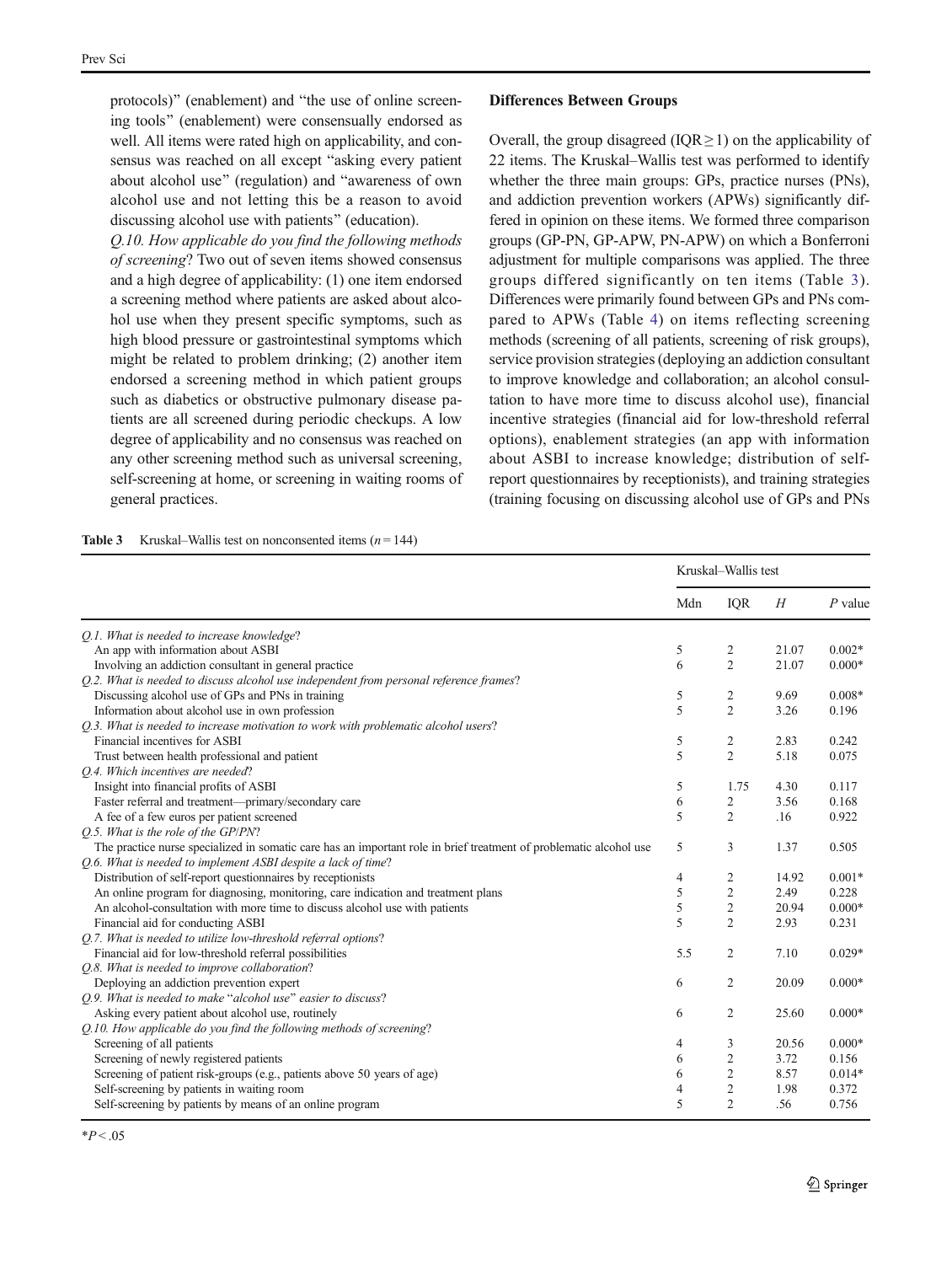#### <span id="page-7-0"></span>Table 4 Post hoc Mann–Whitney U test comparing groups

|                                                                                        | GP |                | PN                        |                | <b>APW</b> |                | GP-PN         |                                             | <b>GP-APW</b> |                               | <b>PN-APW</b> |                  |
|----------------------------------------------------------------------------------------|----|----------------|---------------------------|----------------|------------|----------------|---------------|---------------------------------------------|---------------|-------------------------------|---------------|------------------|
|                                                                                        |    |                | Mdn IQR Mdn IQR Mdn IQR Z |                |            |                |               | $\boldsymbol{P}$                            | Z             | $\overline{P}$                | Ζ             | $\boldsymbol{P}$ |
| Q.1. What is needed to increase knowledge?                                             |    |                |                           |                |            |                |               |                                             |               |                               |               |                  |
| An app with information about ASBI                                                     | 5  |                | 6                         |                | 6          | 1.25           |               | $-3.26$ 0.001* $-2.79$ 0.005* $-0.23$ 0.821 |               |                               |               |                  |
| Involving an addiction consultant in general practice                                  | 5  | $\overline{2}$ | 6                         |                |            | 1              |               | $-0.76$ 0.449                               |               | $-3.93$ 0.000*                |               | $-4.32$ 0.000*   |
| O.2. What is needed to discuss alcohol use independent from personal reference frames? |    |                |                           |                |            |                |               |                                             |               |                               |               |                  |
| Discussing alcohol use of GPs and PNs in training                                      | 4  | 2              | 5                         | $\mathfrak{D}$ | 6          |                | $-0.56$ 0.577 |                                             |               | $-2.77$ 0.006* $-2.80$ 0.005* |               |                  |
| Q.6. What is needed to implement ASBI despite a lack of time?                          |    |                |                           |                |            |                |               |                                             |               |                               |               |                  |
| Distribution of self-report questionnaires by receptionists                            | 3  | 2.5            | 4                         | $\overline{c}$ | 5          | 2              | $-1.59$ 0.111 |                                             |               | $-3.67$ 0.000* $-2.93$ 0.003* |               |                  |
| An alcohol-consultation with more time to discuss alcohol<br>use with patients         | 5  | 3              | 5                         | 2.5            | 6          | $\overline{2}$ |               | $-0.86$ 0.391                               |               | $-4.23$ 0.000* $-3.99$ 0.000* |               |                  |
| Q.7. What is needed to utilize low-threshold referral options?                         |    |                |                           |                |            |                |               |                                             |               |                               |               |                  |
| Financial aid for low-threshold referral options                                       | 5  | $\overline{2}$ | 5                         | $\overline{c}$ | 6          | $\mathbf{1}$   | $-0.35$ 0.725 |                                             |               | $-1.99$ 0.046                 |               | $-2.64$ 0.008*   |
| Q.8. What is needed to improve collaboration?                                          |    |                |                           |                |            |                |               |                                             |               |                               |               |                  |
| Deploying an addiction prevention expert                                               | 6  | $\mathfrak{D}$ | 5                         | $\mathfrak{D}$ | 6.5        | $\overline{1}$ | $-1.57$ 0.117 |                                             |               | $-2.71$ 0.007* $-4.48$ 0.000* |               |                  |
| Q.9. What is needed to make "alcohol use" easier to discuss?                           |    |                |                           |                |            |                |               |                                             |               |                               |               |                  |
| Asking every patient about alcohol use, routinely                                      | 4  | Δ              | 6                         | 2              | 6          | 2              |               | $-4.76$ 0.000* $-3.91$ 0.000* $-0.10$ 0.920 |               |                               |               |                  |
| O.10. How applicable do you find the following methods of screening?                   |    |                |                           |                |            |                |               |                                             |               |                               |               |                  |
| Screening of all patients                                                              | 2  | $\overline{c}$ | 4                         | 3              | 5          | 2              | $-2.99$       | $0.000*$ -4.13 $0.000*$ -2.70 $0.007*$      |               |                               |               |                  |
| Screening of patient risk groups (e.g., patients above<br>50 years of age)             | 6  |                | 6                         |                | 6.5        | 1.25           | $-0.64$ 0.522 |                                             | $-2.15$ 0.032 |                               |               | $-2.85$ 0.004*   |

 $*P < .016$  (adjusted for multiple comparisons)

to eliminate personal reference frames). On all differing items, GPs and PNs had a significantly lower mean rank than APWs. Lastly, comparing GPs and PNs, PNs had a significantly higher mean rank than GPs on items related to universal screening.

## Discussion

The current study aimed to identify applicable strategies to overcome barriers and facilitate implementation of ASBI in general practices in the Netherlands. A broad range of strategies was identified that represent views from healthcare professionals and addiction prevention experts and, as such, fit with their beliefs about what is required to implement ASBI in primary healthcare in the Netherlands. On the whole, there was a high level of consensus within and between expert groups about the applicability of strategies to implement ASBI. Nevertheless, there were items which had relatively low median scores on applicability and which did not reach consensus. Therefore, this study managed to show discrimination between items which is in line with the goal of the Delphi method.

Even though there is more acknowledgement for fitting ASBI to the local context (McCormick et al. [2010\)](#page-10-0), the extent to which ASBI may be implemented to fit into clinical practice in a way that can retain its efficacy is currently unclear and highlights the problem of translating ideal-world efficacy trial results into clinically relevant implementation-effectiveness results (Saitz [2014](#page-10-0)). It is important to ensure that in translating effective interventions to fit into clinical practice, the core effective ingredients of ASBI are retained and not adapted to such an extent that they lose effectiveness (Michie et al. [2012\)](#page-10-0). Additionally, it is equally important to translate the effective ingredients of the implementation process, as seen in efficacy trials, to fit clinical practice as well. For instance, is extensive face-to-face training, as seen in efficacy trials, needed to elicit behavior change in GPs, or is an E-learning program sufficient? The same holds for the method of screening. Is universal screening a core effective ingredient of ASBI? Universal screening has been shown to lead to a higher amount of detection, but is generally considered to be more effortful and time consuming (Beich et al. [2003\)](#page-9-0). GPs seem to be reluctant to discuss drinking unless signs of risk are apparent, which corresponds to a targeted or symptom-specific approach (Reinholdz et al. [2011\)](#page-10-0). This is in line with findings in the current study. The lack of consensus on items related to universal screening reflects the resistance towards these methods, while consensus on the item "bringing up the question of alcohol on the basis of physical, social, or psychological signs" endorsed the value of symptom-specific screening. Additionally, our study also showed that in contrast to GPs,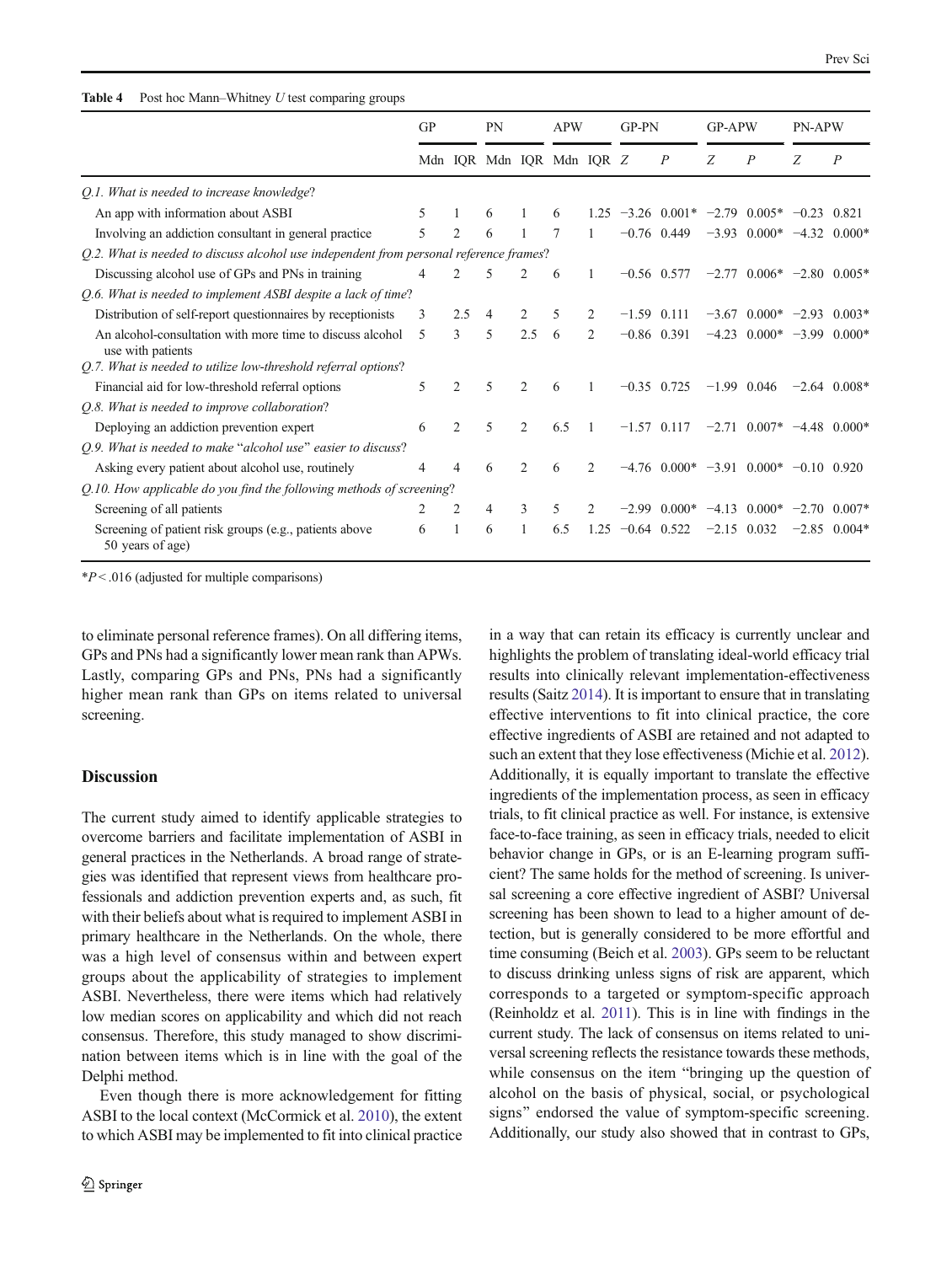practice nurses are in fact more likely to be willing to screen universally.

A previous Delphi study by Heather et al. ([2004](#page-9-0)), which investigated how ASBI can be implemented in general practices in the UK stressed the need for increased and improved training and education of health professionals regarding recognition of risk factors and brief intervention skills. While there was no consensus in their survey as to the best methods for effective training and education, our study identified applicable educational methods to increase knowledge and awareness such as E-learning, face-to-face training, peer-topeer coaching, and the use of supportive materials. Some identified educational strategies in our study have not been investigated before and should be taken into account in future ASBI implementation programs. For instance, E-learning technologies in general practices might offer health professionals individualized content tailored to their needs and enhance health professionals' interactions with others. Internet-based learning has been proven to be at least as effective as traditional learning methods (e.g., lectures) (Ruiz et al. [2006](#page-10-0)). It enables health professionals to participate at a time and place convenient to them and may therefore provide a more fitting alternative to extensive training programs which might require too much time and effort (Cook et al. [2008;](#page-9-0) Kulier et al. [2009](#page-9-0)). However, most implementation trials so far have relied on traditional learning methods.

The views of our study participants showed broad agreement on the applicability of strategies targeting health professionals' perceptions of ASBI evidence strength. This is in line with findings of Wilson et al. ([2011\)](#page-10-0) which show that understanding the evidence-base supporting ASBI could facilitate the implementation of ASBI in everyday primary care practice. The endorsement of these items also reflects the underlying issue of problematic alcohol use having a negative connotation and being associated with universal stigma and marginalization (Room [2005\)](#page-10-0). Experts in our study consensually agreed about the importance of destigmatization and the role of the media to create awareness about the importance of addressing problematic alcohol use.

Although financial incentives for ASBI implementation have been suggested to be potentially effective (Keurhorst et al. [2013](#page-9-0)), fee-for-service incentives (e.g., monetary fees per screened patient) received little consensual support in our study. However, there was a preference for reimbursement incentives such as reimbursement of extra time per patient and reimbursements from health insurance companies for cooperation with addiction care centers.

GPs and practice nurses agreed on their important roles in the delivery of screening and various forms of brief interventions. Although screening can be done by both nurses and GPs, treatment is generally seen to be part of GPs' and nurses' roles. Interestingly, there was no consensus about involving an addiction consultant in the GP setting. In contrast to our findings, the previous Delphi study conducted by Heather et al. ([2004](#page-9-0)) has found strong support for the employment of a specialist alcohol worker to assist in the delivery of ASBI. This might have to do with the fact that, in the Netherlands, the nationwide implementation of the mental health practice nurse in recent years might already have provided enough opportunity for consultation and delivery of more complex alcohol counseling (Van Orden et al. [2009\)](#page-10-0).

A wide variety of strategies have been identified in this study and these can be categorized in one of the intervention function or policy measures as indicated in the BCW. Most strategies identified in this study can be classified in the following intervention functions: (1) education, (2) training, (3) environmental restructuring, (4) enablement, (5) specific types of incentivization, (6) modeling, (7) persuasion, and in the following policy measures: (8) guidelines, (9) regulation, (10) service provision, and (11) communication/marketing. When developing an implementation intervention, suitable strategies from these categories can be selected and brought together as a comprehensive implementation program. This is the first study to provide a systematic and comprehensive overview of applicable strategies for ASBI implementation in the Netherlands. Following the BCW approach, the current study clearly points to the relevance of applying a broad, multifaceted approach to ASBI implementation in general practices. The challenge of developing a multifaceted implementation program that targets the most important barriers and uses potentially effective and applicable strategies underscores the need to use theories as a basis for any future implementation program to make the underlying mechanisms which contribute to the implementation of ASBI explicit and to identify "core components" of the strategies (Grol et al. [2013;](#page-9-0) Nilsen [2015\)](#page-10-0).

Some limitations of this study should be noted. First, this study did not include policymakers among the experts, which could have provided more insight into other policy measures as potential strategies. Nevertheless, a broad range of topics including policy strategies were covered, which was in line with the aim of this study. Second, this research was based in the clinical context of the Netherlands and may not generalize to other countries. For instance, the lack of consensus about involving an addiction consultant in the GP setting might be due to the nationwide implementation of the mental health practice nurse in the Netherlands, which already provides more opportunity for consultation and ASBI delivery. Yet, this strategy might be beneficial in other countries' clinical context. Other strategies, such as the use of E-learning technology, incentivization, supportive materials, and more publicity might be considered country-wide strategies. However, this body of research stresses the importance of adapting strategies to country-specific and local needs of primary healthcare professionals. Third, response rates were suboptimal, although they are comparable to response rates in other Delphi studies (Elfeddali et al. [2010](#page-9-0); Maijala et al. [2016\)](#page-10-0).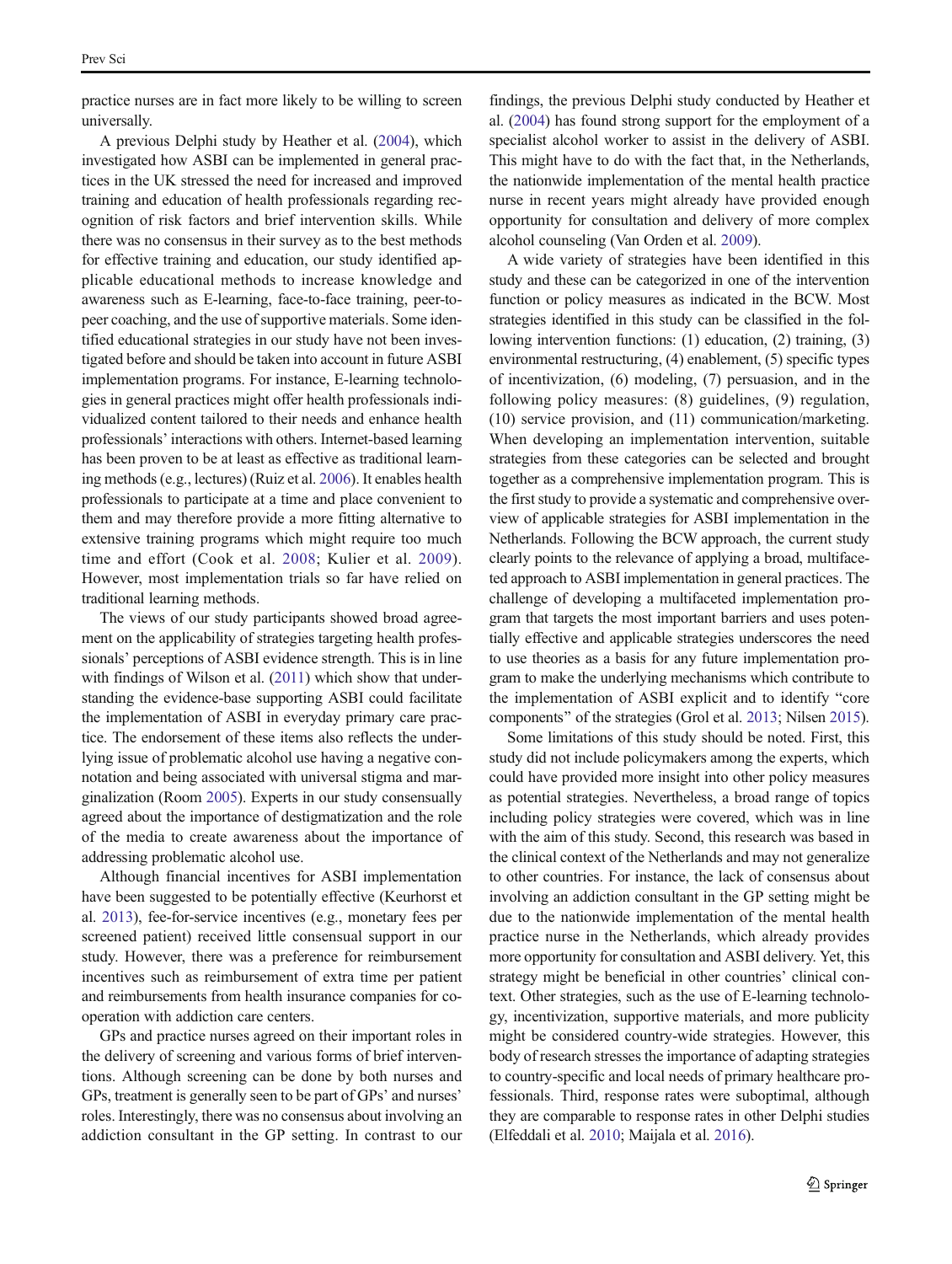<span id="page-9-0"></span>Nevertheless, this exploratory study identified a broad set of intervention and policy strategies aimed at overcoming barriers to ASBI implementation in general practice and paves the way for future research to experimentally test the identified implementation and policy strategies using multifaceted approaches. Based on the findings, the main recommendations for prevention scientists working to expand the use of ASBI programs to support implementation, aligned with the views of the Dutch professionals, are as follows: (1) use of Elearning technology, (2) perform symptom-specific screening by GPs and/or perform universal screening by practice nurses, (3) use of reimbursement incentives, (4) use of supportive materials, (5) clear guidelines, (6) service provision of addiction care centers by offering telephone/online consultations, improving communication with general practices and shortening of waiting lists, and (7) more publicity in the media to create awareness about problematic alcohol use, within and outside the GP setting.

#### Compliance with Ethical Standards

Conflict of Interest The authors declare that they have no conflict of interest.

Ethical Approval All procedures performed in this study were in accordance with the ethical standards of the Research Ethics Committee of the region Maastricht and with the 1964 Helsinki declaration and its later amendments. The Ethics Committee concluded that in compliance with the law on medical–scientific research (WMO), this study did not need approval.

Informed Consent All participants were informed about the study and its procedures and provided consent by accessing and completing the online questionnaire.

Open Access This article is distributed under the terms of the Creative Commons Attribution 4.0 International License (http:// creativecommons.org/licenses/by/4.0/), which permits unrestricted use, distribution, and reproduction in any medium, provided you give appropriate credit to the original author(s) and the source, provide a link to the Creative Commons license, and indicate if changes were made.

#### References

- Anderson, P., Laurant, M., Kaner, E., Wensing, M., & Grol, R. (2004). Engaging general practitioners in the management of hazardous and harmful alcohol consumption: Results of a meta-analysis. Journal of Studies on Alcohol, 65, 191–199.
- Angus, C., Scafato, E., Ghirini, S., Torbica, A., Ferre, F., Struzzo, P., . . . Brennan, A. (2014). Cost-effectiveness of a programme of screening and brief interventions for alcohol in primary care in Italy. BMC Family Practice, 15, 26. doi: [10.1186/1471-2296-15-26.](http://dx.doi.org/10.1186/1471-2296-15-26)
- Beich, A., Thorsen, T., & Rollnick, S. (2003). Screening in brief intervention trials targeting excessive drinkers in general practice: Systematic review and meta-analysis. British Medical Journal, 327, 536–542.
- Bertholet, N., Daeppen, J. B., Wietlisbach, V., Fleming, M., & Burnand, B. (2005). Reduction of alcohol consumption by brief alcohol intervention in primary care: Systematic review and meta-analysis.

Archives of Internal Medicine, 165, 986–995. doi[:10.1001/](http://dx.doi.org/10.1001/archinte.165.9.986) [archinte.165.9.986](http://dx.doi.org/10.1001/archinte.165.9.986).

- Boomsma, L. J., Drost, I. M., Larsen, I. M., Luijkx, J. J. H. M., Meerkerk, G. J., Valken, N., . . . Sijbom, M. (2014). General practice guideline for problematic alcohol use [in Dutch: NHG-Standaard Problematisch alcoholgebruik (Derde herziening)]. Huisarts en Wetenschap, 57, 638–646.
- Burgering, E., & Willems, H. (2013). Doctor doesn't ask enough about alcohol use [in Dutch: Arts vraagt te weinig naar drankgebruik]. Dokter Patient, 68, 795–797.
- Cook, D. A., Levinson, A. J., Garside, S., Dupras, D. M., Erwin, P. J., & Montori, V. M. (2008). Internet-based learning in the health professions: A meta-analysis. The Journal of the American Medical Association, 300, 1181–1196. doi[:10.1001/jama.300.10.1181.](http://dx.doi.org/10.1001/jama.300.10.1181)
- Damschroder, L. J., & Hagedorn, H. J. (2011). A guiding framework and approach for implementation research in substance use disorders treatment. Psychology of Addictive Behaviors, 25, 194–205. doi: [10.1037/a0022284.](http://dx.doi.org/10.1037/a0022284)
- Elfeddali, I., Bolman, C., Mesters, I., Wiers, R. W., & de Vries, H. (2010). Factors underlying smoking relapse prevention: Results of an international Delphi study. Health Education Research, 25, 1008–1020. doi:[10.1093/her/cyq053.](http://dx.doi.org/10.1093/her/cyq053)
- Funk, M., Wutzke, S., Kaner, E., Anderson, P., Pas, L., McCormick, R., . . . World Health Organization Brief Intervention Study Group. (2005). A multicountry controlled trial of strategies to promote dissemination and implementation of brief alcohol intervention in primary health care: Findings of a World Health Organization collaborative study. Journal of Studies on Alcohol, 66(3), 379–388.
- Grol, R., Wensing, M., Eccles, M., & Davis, D. (2013). Improving patient care: The implementation of change in health care (2nd ed.). Hoboken: Wiley.
- Heather, N., Dallolio, E., Hutchings, D., Kaner, E., & White, M. (2004). Implementing routine screening and brief alcohol intervention in primary health care: A Delphi survey of expert opinion. Journal of Substance Use, 9, 68–85.
- Huijg, J. M., Crone, M. R., Verheijden, M. W., van der Zouwe, N., Middelkoop, B. J., & Gebhardt, W. A. (2013). Factors influencing the adoption, implementation, and continuation of physical activity interventions in primary health care: A Delphi study. BMC Family Practice, 14, 142. doi:[10.1186/1471-2296-14-142](http://dx.doi.org/10.1186/1471-2296-14-142).
- Johnson, M., Jackson, R., Guillaume, L., Meier, P., & Goyder, E. (2011). Barriers and facilitators to implementing screening and brief intervention for alcohol misuse: A systematic review of qualitative evi-dence. Journal of Public Health (Oxford), 33, 412-421. doi:[10.](http://dx.doi.org/10.1093/pubmed/fdq095) [1093/pubmed/fdq095.](http://dx.doi.org/10.1093/pubmed/fdq095)
- Kaner, E. F. (2010). NICE work if you can get it: Development of national guidance incorporating screening and brief intervention to prevent hazardous and harmful drinking in England. Drug and Alcohol Review, 29, 589–595. doi[:10.1111/j.1465-3362.2010.00236.x](http://dx.doi.org/10.1111/j.1465-3362.2010.00236.x).
- Kaner, E. F., Dickinson, H. O., Beyer, F., Pienaar, E., Schlesinger, C., Campbell, F., . . . Heather, N. (2009). The effectiveness of brief alcohol interventions in primary care settings: A systematic review. Drug and Alcohol Review, 28, 301–323. doi: [10.1111/j.1465-3362.](http://dx.doi.org/10.1111/j.1465-3362.2009.00071.x) [2009.00071.x](http://dx.doi.org/10.1111/j.1465-3362.2009.00071.x)
- Keurhorst, M. N., Anderson, P., Spak, F., Bendtsen, P., Segura, L., Colom, J., . . . Laurant, M. G. H. (2013). Implementing training and support, financial reimbursement, and referral to an internetbased brief advice program to improve the early identification of hazardous and harmful alcohol consumption in primary care (ODHIN): Study protocol for a cluster randomized factorial trial. Implementation Science, 8, 11.
- Kulier, R., Coppus, S. F., Zamora, J., Hadley, J., Malick, S., Das, K., . . . Khan, K. S. (2009). The effectiveness of a clinically integrated elearning course in evidence-based medicine: A cluster randomised controlled trial. BMC Medical Education, 9, 21. doi: [10.1186/1472-](http://dx.doi.org/10.1186/1472-6920-9-21) [6920-9-21](http://dx.doi.org/10.1186/1472-6920-9-21)